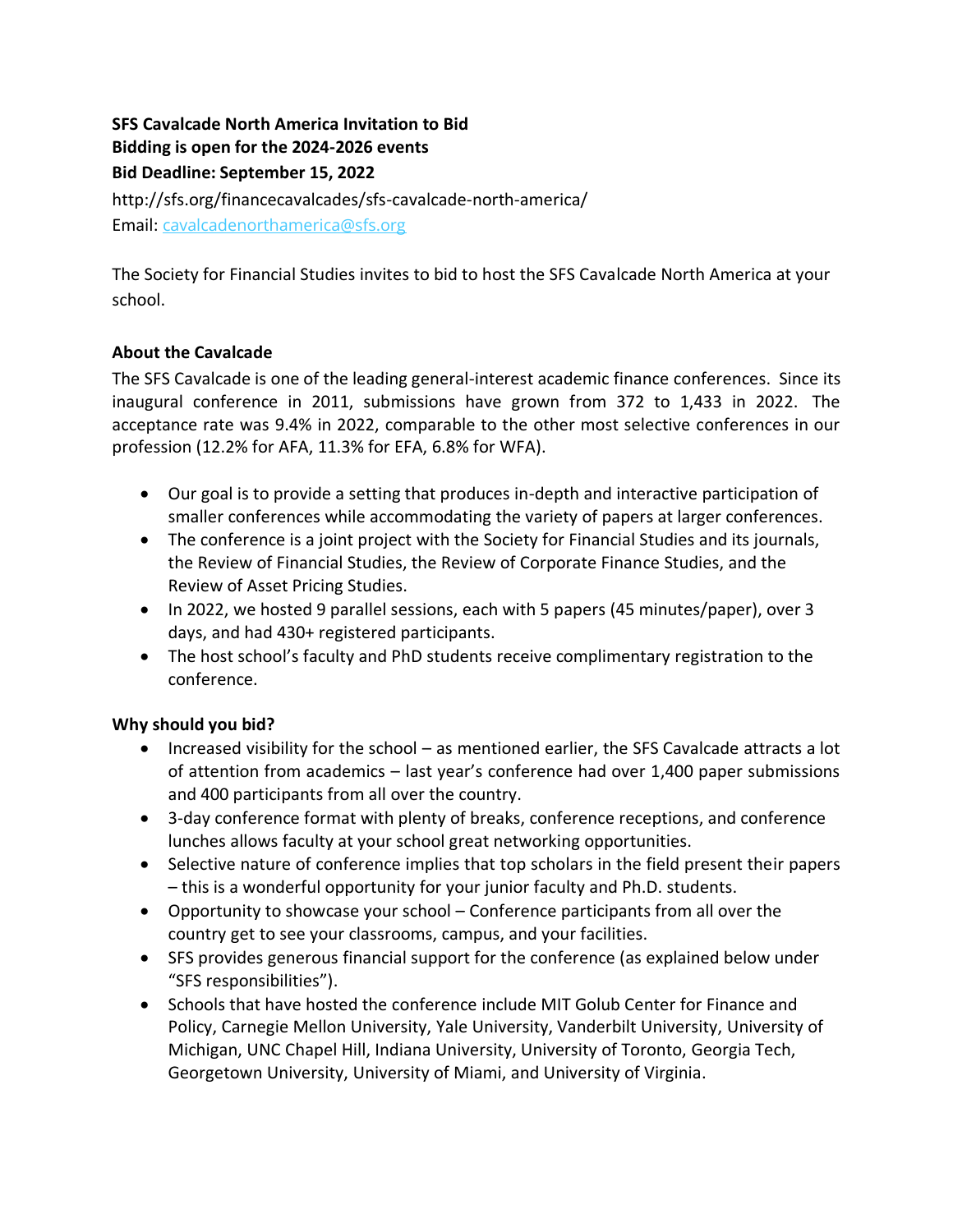### **Timing**

- Held annually in May, usually 3<sup>rd</sup> or 4<sup>th</sup> week, avoiding holidays (Mother's Day, Memorial Day).
- Aim is to hold the conference after the school year has ended and avoid host school's graduation.

#### **SFS Responsibilities**

- The program, including selection of the papers, discussants, and session chairs, are handled by the Cavalcade Chairs.
- The submissions and registration systems and conference website are handled by the SFS.
- The submission/registration fees are collected by the SFS.
- The SFS helps the host school to defray part of the expenses. SFS will provide up to \$40,000 to the host school as reimbursement towards expenses incurred for lunches on all session days, refreshments during the breaks on all session days, and for the conference receptions.

#### **Host School Responsibilities**

- The host school is responsible for on-site coordination of the venues (classrooms, IT, auditoriums, etc.) and related tasks such as arranging shuttles, signage and badges, and caterers.
- Venue requirements include 8 or more classrooms with capacity for about 40 people each, an auditorium with 150 or more capacity for plenary sessions, and a ballroom that can host lunch/reception for 400 people.
- The host school is responsible for negotiating room blocks at local hotels.
- The host school is responsible for providing on-site help: an on-site coordinator, 1-2 faculty hosts, PhD/MBA students to run the registration table and assist with miscellaneous on-site needs, and IT support to help during the sessions and keynotes.
- The host school is welcome to seek sponsorship to offset costs. SFS must be notified of the sponsors in advance of the conference.

### **Bids Should Include**

- The names of 1-2 faculty sponsors who will help coordinate the conference. You can view past host sponsors here: [http://sfs.org/financecavalcades/conference-chairs](http://sfs.org/financecavalcades/conference-chairs-cavalcade-north-america/)[cavalcade-north-america/](http://sfs.org/financecavalcades/conference-chairs-cavalcade-north-america/)
- The name of an on-site event planner/administrator/coordinator.
- Information regarding classrooms/tech assistance.
- Information regarding the school's program (number of MBA/PhD students, faculty list, list of high-profile conferences hosted at the school).